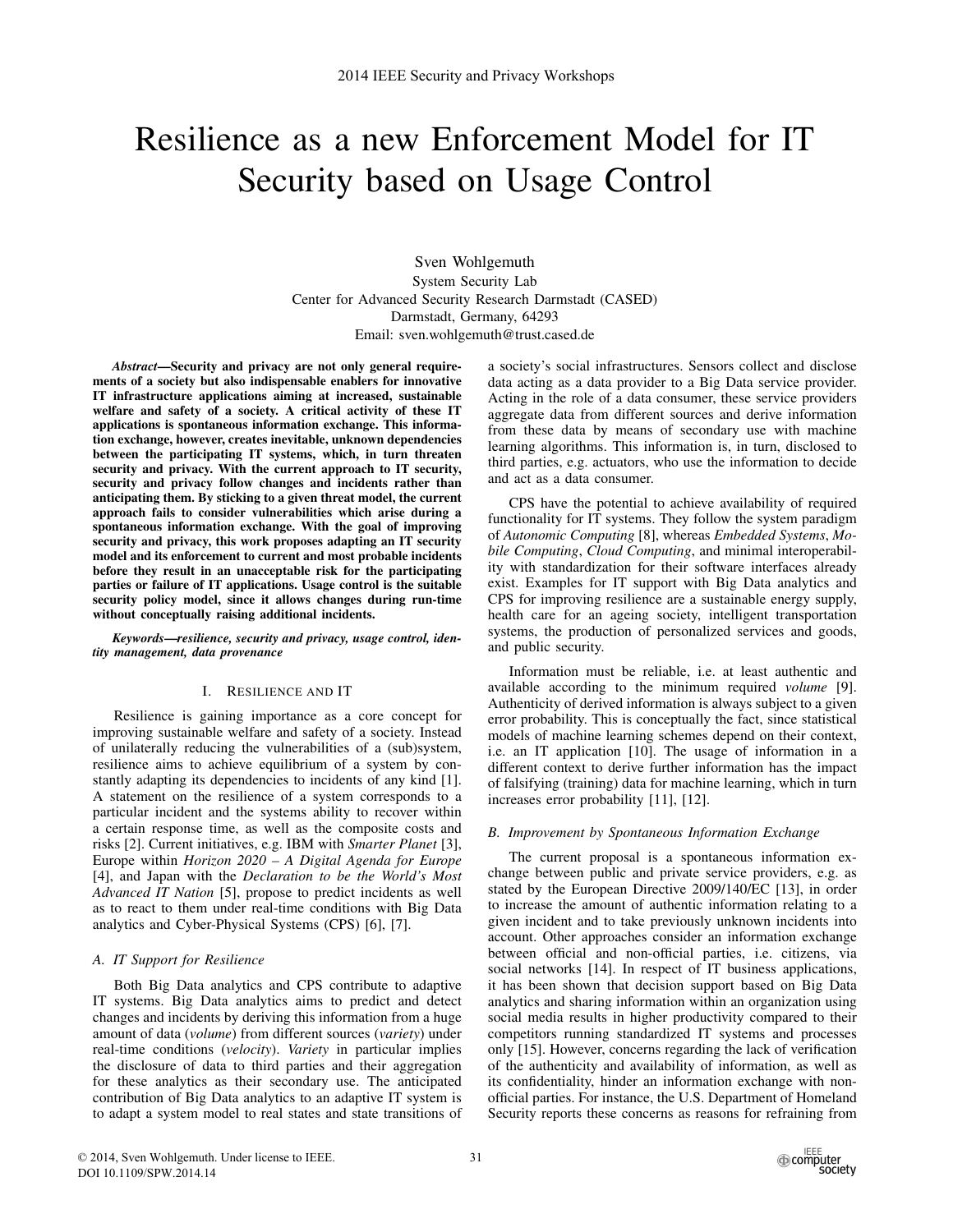integrating social networks for response to and recovery from a natural disaster [16]. For Germany, a concern of threats by misuse of personal data is the main reason why the majority of the population refrains from participating in Internet applications [17].

## *C. Threats resulting from inevitable Dependencies*

An exchange of information establishes a dependency between the IT systems of the parties while at the same time creating an unwanted vulnerability. An incident can propagate via dependencies and violate confidentiality, integrity, and the required availability of information. This threat arises not only because of cyber attacks but also due to software bugs, hardware failure, system configuration, accidents, and human error [18], [19]. Figure 1 shows two cases for the origin of an incident. Case 1 refers to incidents without a dependency between IT systems, e.g. by an attack as considered by current threat analysis of IT security. Case 2 refers to propagation of an incident via dependencies of two information exchanges by a shared IT system. Examples for a security vulnerability caused by a dependency are covert channels and escalation of rights. Unfortunately, it is impossible to automatically detect all dependencies of an IT system [20].

This threatens participation in an information exchange, e.g. for incident reporting. In the case of a breach of confidentiality at a trusted party acting in the role of a data consumer, the reporting party, as a data provider, would be harmed twice: firstly by the incident and secondly by a loss of reputation due to the leakage of the confidential report. If the origin and cause of this incident breaching confidentiality and, hence, integrity of a trusted party is unknown, the accountability of the incident remains uncertain. This, in turn, could result in the compromised trusted party in the role of a data consumer being treated as an attacker. Hence, the key issue to be solved for a spontaneous information exchange is controlled data processing according to the individual security interests of the parties.

#### *D. Current Approach for IT Security*

The approaches for developing "secure" IT systems to improve security and privacy are *Security by Design* and *Privacy by Design*, respectively. Their widespread procedures improve the implementation of a security enforcement model, while leaving the threat and security enforcement model as specified in the beginning of the development process unchanged [21]. However, spontaneous information exchange leads to an adaptive IT systems which leads to continuous changes in its model during run-time. A model would only represent the states which have already passed and is incomplete in respect of the dependencies of the adaptive IT system. For a partial IT system, which doesn't change over an adequate timespan, a non-adaptive model still reflects the states and state transitions of the corresponding partial IT system.

Even though if the threat and security model of an adaptive IT system would not adapt to vulnerabilities and incidents, which are raised by a spontaneous information exchange, minimizing the impact of incidents towards an acceptable risk may still be possible. Nowadays, two security paradigms are under discussion: *control* [4] and *transparency* [22]. Even though



Fig. 1. Dependencies and propagation of an incident.

their approach differs in preventing incidents vs. tolerating them, they have their focus on a static security model in common. Although these approaches achieve security and privacy in some cases, they are not suitable in general. Actually, the deployment of security enforcement mechanisms raises new vulnerabilities in adaptive IT systems. Control with *Privacy-Enhancing Technology (PET)* enforces security and privacy according to a pre-defined threat model by reducing information and impeding its use for other IT systems after access has taken place. This in turn threatens availability of information. Transparency with *Transparency-Enhancing Technology (TET)* enforces security and privacy by re-constructing the current model of this information exchange without taking passive incidents into account. This in turn threatens confidentiality of information.

#### *E. Contribution*

The contribution of this work is to show that the current model of IT security is not generally suitable for achieving security and privacy in adaptive IT systems, which are proposed to improve resilience of a society. This work suggests adapting resilience on IT security to improve security and privacy in respect of incidents of any kind by adapting both the threat model and the usage of security mechanisms to current and expected incidents. A risk-based comparison of parties' and their IT system's trustworthiness and the exchange of incident reports on IT security during run time should support a continuous improvement of trust relationships.

#### II. TRUSTWORTHY INFORMATION EXCHANGE

In computer science a trustworthy information exchange means a reduction of vulnerabilities in the participating IT systems and their communication in order to reduce the effect of any incident [23]. It also means that parties can formalize a security policy describing their individual security interests and negotiate on an agreed-upon security policy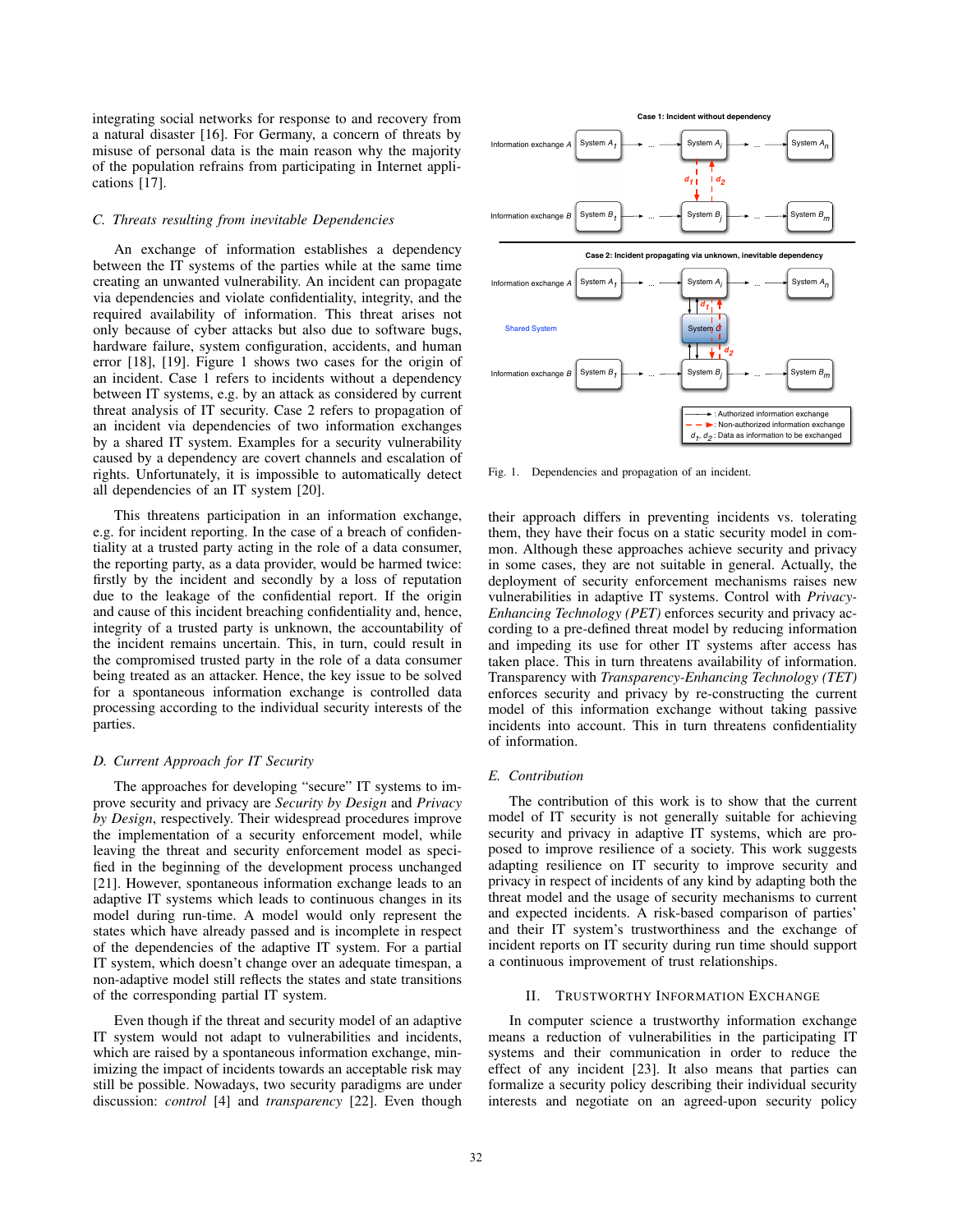reflecting a compromise or equilibrium respectively [24]. In such multilateral IT security models protection goals, such as accountability and unobservability, become an important part of *balanced* security [25]. Technically enforcing accountability and unobservability can be achieved by encryption and authentication schemes which support pseudonymity, e.g. by cryptographic key systems [27] and identity management [26]. These approaches depend on confidentiality and integrity of the private key, its accountability to the identity of the given party, and on integrity and consistency of a public key exchange. Although trusted run-time environments exist [28], security of a cryptographic key exchange without a trusted third party (TTP) has not yet been demonstrated [29].

### *A. Extension of the Communication Model and Isolation*

Introducing a third party extends the communication model of an information exchange. In practice, the role of a third party acting as an intermediary for an information exchange is manifold. For incident reporting, according to Article 13a [13], they should coordinate security activities for prevention, response and recovery. Intermediaries also establish relationships between data providers and data consumers by deriving information based on data collected with their consent. Successful examples of this are loyalty card programs in the field of customer relationship management (CRM) or social networks sites. Furthermore, intermediaries can contribute to the usability of an information exchange to enforce the participants' individual security interests. Usability studies of security tools, e.g. SSL [30] and PGP [31], show that their user interfaces and security concepts are too technical and not intuitive, with the result that, as observed in Germany, over 70% are willing to delegate responsibility for their security to a TTP [17].

According to the widely used IT security model of access control and its enforcement by authentication with identities, identity management systems following the scheme of David Chaum [26] enforce accountability and unobservability of transactions. Together with PKI for systems and cryptographic protocols for a secure end-to-end communication channel, a precondition is given for a trustworthy information exchange via a third party. Figure 2 shows the current trust model from the view of *Alice* when using a third party *Charlie* for a spontaneous information exchange between *Alice* and *Bob*. In this example the information is the public cryptographic key pk*Alice*.

Since a third party has changing dependencies to parties of different information exchanges, propagation of an incident represents a threat. Hence, introducing a third party also introduces a vulnerability in the form of a possible *man-in-themiddle*. According to Article 13a incident reports in 2013, third party failure has a high impact. Most of the observed incidents have their direct cause in system overload, power cuts, and software bugs [19]. The IT security report for Germany in 2011 [18] shows a trend from direct attacks to indirect ones via dependencies to the affected IT system. The report forecasts an increase in attacks by botnets, identity theft, security vulnerabilities, and malware. SCADA, mobile communications, interfaces and storage media, or Cloud Computing systems – all of which are considered to be part of future CPS – show an increased risk potential.



Fig. 2. Information exchange via a third party in the unilateral trust model.

In order to protect information in the case of its disclosure to a third party, the security approach is isolation of the information exchange. Isolation as information flow control can be seen as a special sort of privacy, where an information exchange should not come in contact with other information exchanges, and at the provider of the information exchange services should not know what information is used in the service or the purpose for which the service is being used by its service consumers [32]. The following investigation of security policy models discusses their suitability for spontaneous information exchange, i.e. developing "secure" adaptive IT systems.

# *B. Security Policy Models*

Mandatory access control (MAC) security models, e.g. Biba, Bell-LaPadula, and the Chinese Wall Security Policy, are in widespread use [33]. They model information flow control to protect data by the use of labels and a pre-defined order. This pre-defined order, classifying data and subjects into access classes, formalize confidentiality or integrity, respectively. However, availability is threatened in adaptive IT systems if a MAC policy is deployed. The pre-defined order of the security policy would have to be implemented for service providers, resulting in confidentiality of the data on the one hand, but to a restriction of the availability of the services, on the other hand. For instance, a service of a given service provider *Charlie* would only be able to read the data of a user *Alice* but neither would be able to read data of another user *Bob*. In the case of the Chinese Wall Security Policy, access authorization depends on the access history of this information and its classification to a security class. After granting access to a given user *Charlie* to information of *Bob*, *Charlie* would not get access to a user *David*, who competes with *Bob*. It follows that *Charlie* can't support an information exchange between *David* and *Alice*. Hence, a security configuration based on MAC may lead to an incident regarding the availability of information in adaptive IT systems due to the concept of MAC.

Discretionary access control (DAC) is more flexible in that authorizations are granted to the identity of requestors and not according to security classes. However, they are not precise enough for a trustworthy spontaneous information exchange. Granting access to data for given exchanges needs to define a group or role, respectively, for the parties. This, in turn, would grant access to parties to an information exchange, who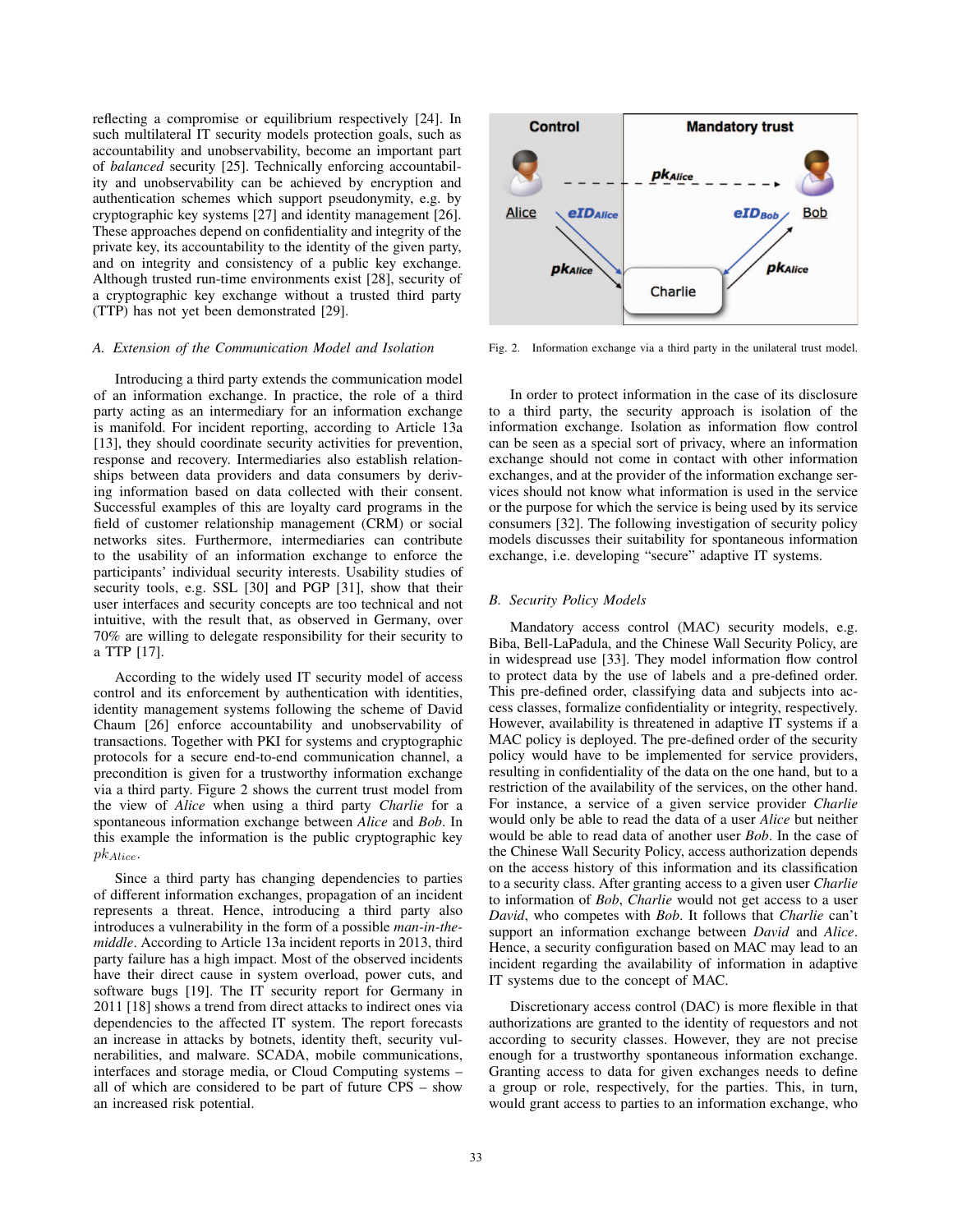are not participating in it. This is, in turn, a vulnerability for confidentiality and integrity of information.

Distributed usage control, however, grants authorizations on information and on data processing to any identity and role through obligations without restricting the availability of information [34]. This allows changes in the security model, e.g. granting or revoking authorizations to parties during runtime without creating an additional vulnerability in the model's specification due to the concept of usage control. This means that a usage control security policy model for an adaptive IT system can model incidents and their propagation, which could occur during run-time. In respect of enforceability, the classification of obligations according to the criteria time and distribution shows that obligations are, in general, not enforceable but can become so at run-time [35]. Non-observable obligations can be transformed into more strict and observable obligations; however, this implies the drawback of restricting the availability of information. In the following, this work discusses whether enforcement mechanisms for obligations through control and transparency raise additional incidents or vulnerabilities for adaptive IT systems.

## *C. Control using PET*

Control of data processing with PET enforces obligations by impeding the availability of the information for a secondary use. Anonymization schemes decrease utility of the information by obscurity [36]. Encryption schemes protect information before access has taken place [37]. However, if a trusted party is host to the cryptographic encryption keys, they are alsol vulnerable due to dependencies. Furthermore, after decryption, protection is no longer provided. Identity management, with anonymized credentials, doesn't consider disclosure of information to third parties. In that case, their use would lead to a loss of control of his identity for the corresponding data provider due to the all-or-nothing principle [38]. Schemes of homomorphic encryption enforce confidentiality and integrity with availability of information. Their general suitability is uncertain, however, due to the computing performance required for their cryptographic scheme and a mismatch in abstraction of the protected information [39]. Concluding, the use of PET restrict availability of information and thus create an incident for adaptive IT systems. A breach of confidentiality by a dependency, e.g. a passive incident like eavesdropping, using PET to act with pseudonyms instead of a master identity impedes observability and re-identification. The non-linkable delegation of rights and their revocation contributes to developing "secure" adaptive IT systems, since they enforce unobservability and accountability for a spontaneous disclosure of data to third parties and their adaptation to changes in the security policy for this isolation. The assumption of the cryptographic protocols for a non-linkable delegation of rights is a trustworthy third party as a data provider [32].

# *D. Transparency using TET*

TET aims to detect an anomaly of an enforcement and its origin to decide on its accountability. This can be used to check whether an incident at a data provider has occurred. Monitors observe data flows of an IT system and log them for a data protection audit [40]. Data leakage prevention is an example for monitoring which aims at confidentiality of data usage.

However, a monitor cannot consider more than one trace and is vulnerable to covert channels as seen by virtualization in Cloud Computing [41]. If integrity, rather than confidentiality has the highest priority for an information exchange fault tolerance is an option. Consensus protocols achieve fault tolerance by running redundant systems in parallel, preferably with different implementations. They assume channels between systems. Unfortunately, it is impossible for consensus protocols to result in a consensus in the asynchronous model – preferable for CPS to avoid blockage of services due to delayed message delivery – if only one of the participating systems fails during the protocol run [42]. Adding extensions as randomization, failure detectors, and strong primitives for shared-memory lead to consensus protocols coping with failed systems due to non-malicious causes, while adding time restriction enhances consensus protocols to cope with incidents with a malicious cause [43]. Restricting time assumptions means that the asynchronous model becomes a synchronous model, at least for the systems participating in the consensus protocol. Consensus protocols for the synchronous model can cope with failed systems, even if they send different messages to other systems. Their impossibility result for a system without assuring the authentication of the parties is that a consensus protocol is correct as long as  $t < n/3$  of n systems have failed [44]. However, this restricts availability of information for dependent IT systems, which don't participate in the consensus protocol.

Latest research on TET aims at detecting anomalies by evidence without restricting availability. Secure logging and evidence [45] increases transparency regarding data usage in separated IT systems and enforces access to logged data to authorized identities only. Process mining extends secure logging on control traces between IT systems [46]. The assumptions are completeness of logged events, as well as that confidentiality, integrity and origin of logged data is assured, whereas anomalies are detected by falsification of logs according to the corresponding data usage policy [47]. Data provenance is a variation of process mining. Data provenance documents the history of data to result in the direct acyclic graph of its data traces [48]. Realizations are inversion of data traces and annotation of data. Inversion depends on knowledge of the executed control traces and the output data. This relates to the same completeness assumption as for secure logging and process mining. Annotation labels data so that data traces can be re-constructed if a mapping to the processed data exists. However, current means for data provenance either assume centralized monitoring of the complete information exchange or are suitable for some kind of data without the derived information. Furthermore, data provenance can detect an information leakage and its cause only if the leaked information has been found together with evidence on its history [49]. The latter represents a vulnerability for a misuse of data. Since, this cannot be completely detected with TET, this vulnerability remains and threatens participation in adaptive IT systems, e.g. as the survey on Internet user groups in Germany shows [17].

## *E. Adapting Resilience to IT Security*

A mix mode of PET and TET would complementarily achieve unobservability and accountability in adaptive IT systems. In order to adapt to incidents during run-time including those originating from the use of PET or TET, this mode of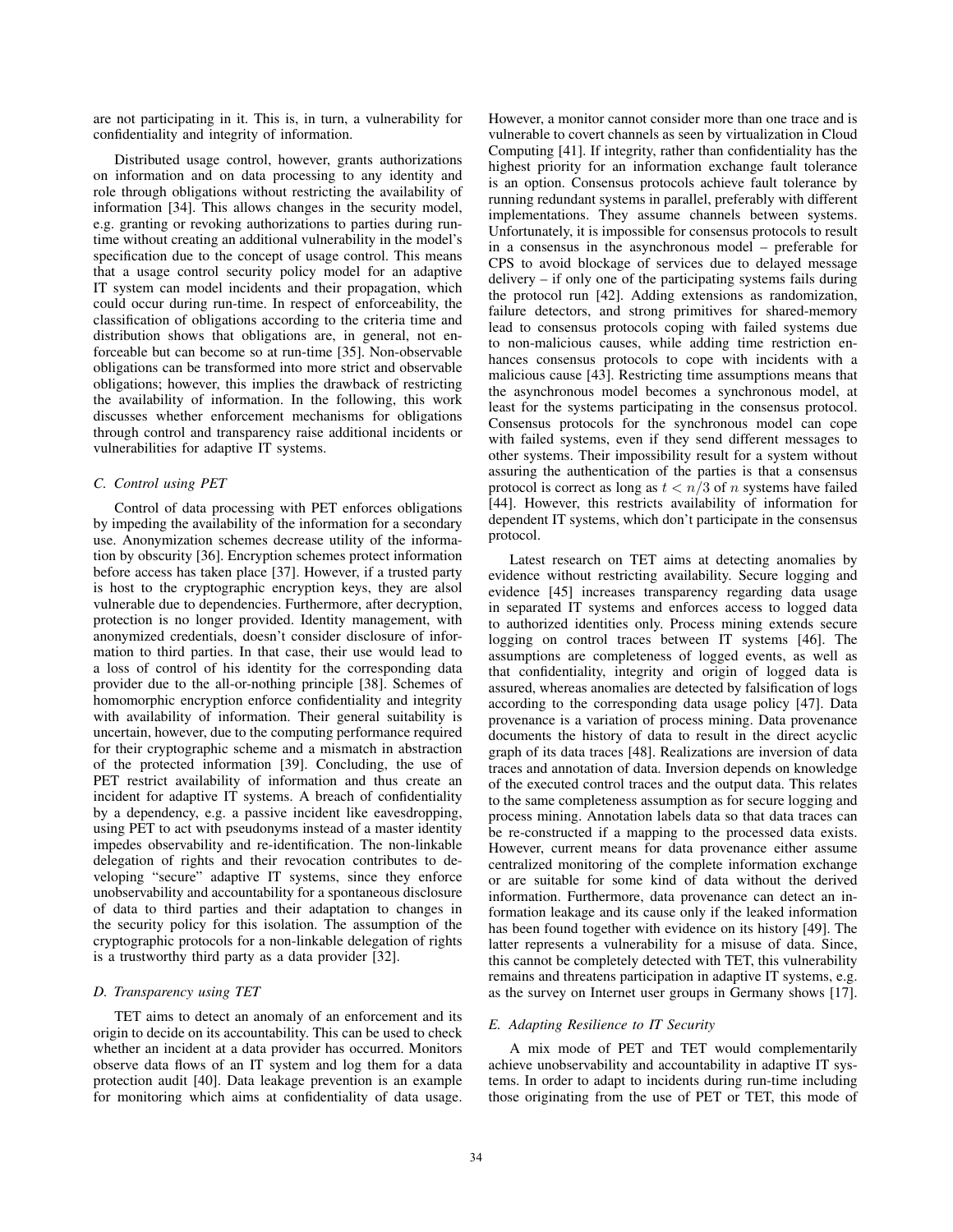operation should be constantly checked as to whether their deployment raises an additional incident or if information leakage might become most probable in a future information exchange. Adapting both the threat and security model, as well as its enforcement to incidents of any kind relates to the purpose of resilience for social infrastructures. This work proposes resilience as a new enforcement model for IT security in that vulnerabilities and incidents regarding isolation, i.e. security and privacy for an information exchange, are detected and predicted during run-time to achieve equilibrium of the individual security interests of the parties to an information exchange. The starting point for developing "secure" adaptive IT systems is the availability of acceptable secure IT sub systems, e.g. certified IT systems, and an initial threat and security model. The models should be refined during run-time in addition to the deployment of security enforcement mechanisms. Similar to incident reports and their exchange, evidence on anomalies of isolation should be derived and exchanged to predict known vulnerabilities and detect previously unknown vulnerabilities.

## III. EVIDENCE ON EVOLUTION OF ISOLATION

In order to measure anomalies in an information exchange, both data providers and data consumers should derive evidence*ISOLAT ION* on the isolation of their information exchange. For data providers and data consumers approaches are required that allow both to balance the benefit and the level of service, respectively, the security or privacy risk associated with information exchange. Depending on their role, this evidence should be used to get a statement on the information before it has been disclosed or used for further data processing. In respect of a data provider, evidence*ISOLAT ION* should be used to *ex post* enforce an information exchange, which has already happened, and to *ex ante* enforce isolation by predicting anomalies and usage of an acceptable PET. Among other incentives for an information exchange, a data provider can use evidence*ISOLAT ION* to decide on the usage of a PET with a view to its implied side effects. In respect of a data consumer, evidence*ISOLAT ION* should be used to detect an anomaly in an information exchange before this information is processed further. This, in turn, should lead to the selection of a TET, e.g. a consensus protocol. In accordance with evidence*ISOLAT ION* , this data consumer can inform the previous data providers in this information exchange about evidence of an anomaly in their data processing. This, in turn, should support an *ex post* enforcement of an isolation. This is *ex ante* enforcement on security of their own data processing. Additionally, for both provider and consumer, evidence*ISOLAT ION* should be used to improve one's own threat and security model. Either each party, or a third party acting on their behalf, can derive and access evidence*ISOLAT ION* on isolation and, in addition, on the reliability of an information exchange. Figure 3 illustrates the view of each party in an information exchange, where *Alice* is the first data provider and *Bob* the last data consumer.

Returning to the key exchange example for a spontaneous information exchange. The problem of deriving evidence*ISOLAT ION* on information also relates to a statement on the authenticity of a given public key in a PKI as seen by the example of exchanging pk*Alice*. This, in turn, relates to checking the enforcement of rights in the direct graph of a



Fig. 3. Same evidence for *detecting* and *predicting* enforcement.

data disclosure to third parties, which is similar to deriving a statement on authenticity of a given public key, e.g. pk*Alice*, by checking its certification path. For a PKI the set of statements for deriving a statement on authenticity consists of an initial set of authentic keys, certificates on keys, trust in following a certification, and recommendations for trusting others, all with an error probability [50]. These statements for a general information exchange are evidence of an initial set of authentic statements, such as the electronic identities of parties as data provider and data consumer, certification as evidence of the secure data processing of their IT system, trust statements as an evidence of their future data processing, and recommendations as rights for processing the given information delegated by the data subject or data owner, respectively.

Two kinds of evidence need to be derived to get evidence*ISOLAT ION* , i.e. evidence on the output of a party as a data provider by evidence*INF ORMAT ION* and on the internal data processing of a party by  $evidence_{DATA\ TRACE}$ . Considering  $evidence_{INFORMATION}$  exclusively is sufficient, if it shows that the resulting information corresponds to that which is expected. If evidence*INF ORMAT ION* indicates faulty data, the data processing of this party needs to be checked for an anomaly. In general, it can be assumed that the internal data trace of another party's IT system is unknown. A combined assessment of evidence*INF ORMAT ION* and *evidence*<sub>DATA</sub> TRACE results in one of the following four cases:

1) **evidenceINFORMATION** and **evidenceDATA TRACE** match both expectations for isolation: The system for this information exchange has followed the obligations on data processing. There is no evidence for a violation of an obligation on the

information exchange up to the last data provider's system and the disclosure to the next system of the recipient of this information exchange as a data consumer. A probability for the existence of information leakage depends on the dependency of the data provider's IT system on other IT systems.

2) **evidenceINFORMATION** indicates an anomaly in the expected information and **evidenceDATA TRACE** matches the expected isolation:

Regarding the information exchange, this case is identical to case (1). Here, the resulting data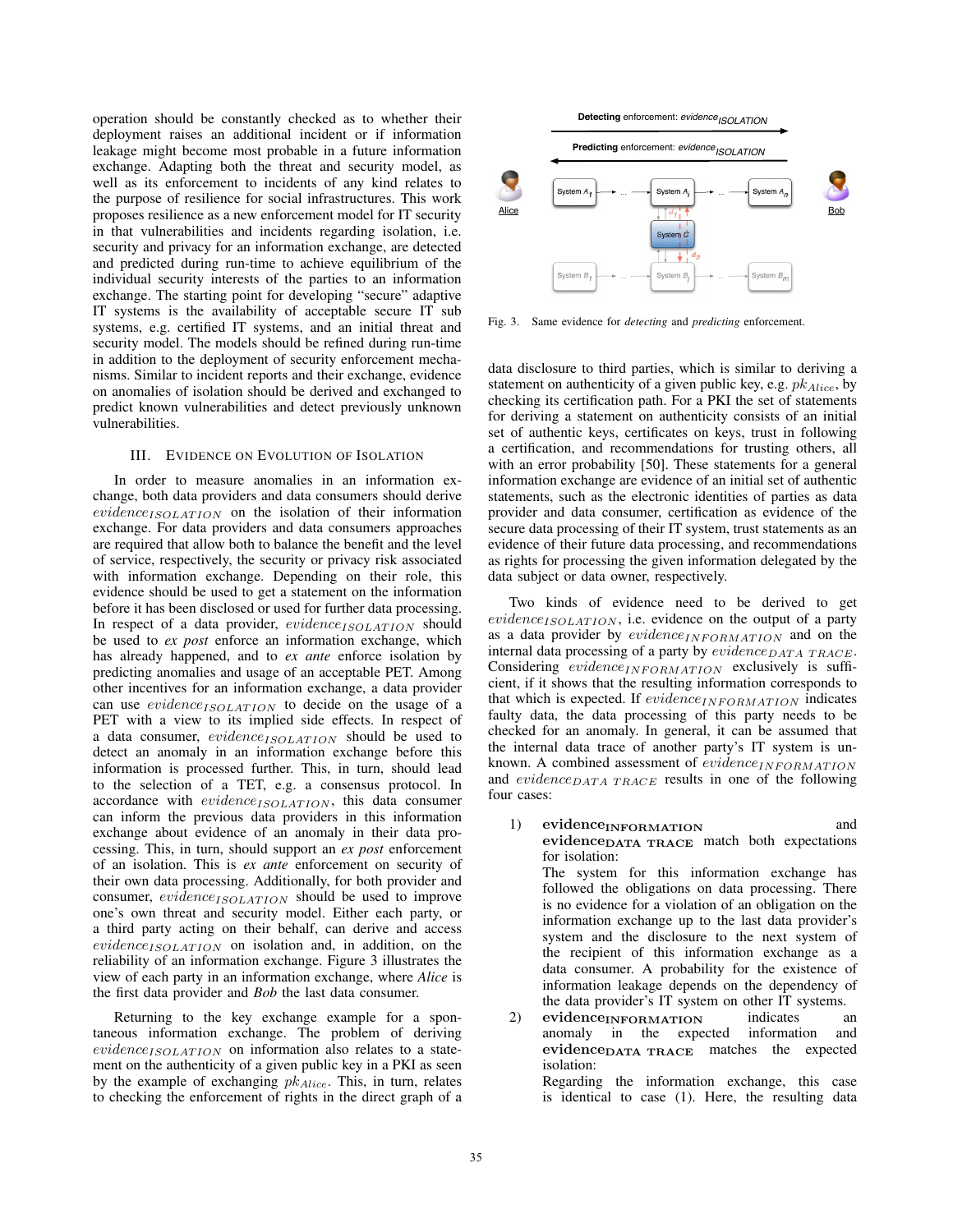represents a previously unknown authentic result. The set of expected authentic results should be refined according to this new information.

3) **evidenceINFORMATION** matches expectations for valid information and evidence<sub>DATA</sub> TRACE indicates an anomaly:

The data trace of the data provider appears to have violated obligations with an active incident. This service must be checked in detail. Confidentiality of the data is not guaranteed. Authenticity of resulting information should be checked additionally by other means. If this check results in faulty information, the classification mechanism should be revised and the data provider's security configuration or security mechanism should be modified or replaced. If no vulnerability can be found with this party, this is evidence that the party has violated the isolation policy. Hence, this party has conducted a man-inthe-middle attack and should be excluded from the system.

4) **evidenceINFORMATION** and **evidenceDATA TRACE** both indicate an anomaly: The data provider's IT system does not achieve integrity and confidentiality for this information similar to case (3). Since *evidence<sub>INFORMATION*</sub> confirms the indication of *evidence DATA TRACE* for a compromised data provider's security configuration or security mechanism. The same activities as for case (3) should be conducted.

Considering these four cases, enforcement of an isolation for an information exchange is viewed as *brittle*, if case (1) or (2) applies and an additional failure of one of the parties or their IT system, respectively, would result in a faulty information exchange or no information exchange at all. If one more IT system of a brittle information exchange also fails, this information exchange becomes critical in authenticity or availability of information. However, if replacement of a failed party is possible within the available time for response and for lower expected risk on achieving isolation, the information exchange can return to its brittle state. Even if the affected information exchange is able to adapt to failures of its parties but the obligations on isolation cannot be enforced with all means and with acceptable risks, e.g. due to restricting nonavailability of information for other critical services, it is in a state of no return and finally fails.

# IV. ICT RESILIENCE

*ICT Resilience* is the signaling and screening architecture for the proposal of resilience for enforcing multilateral IT security. It should automatically derive evidence of anomalies in an information exchange and evaluate them according to the individual security interests of the parties. If it detects an anomaly above the given risk threshold for an information exchange, it should automatically modify the affected information exchange by replacing the failed security configuration or system. Control means that the real identity of data owners and service consumers remain unobservable. Therewith, *ICT Resilience* needs identity management which supports pseudonymity. Together with a specification of the isolation policy and granting access to trustworthy parties in accordance,

this is called *Privacy Control*. A data provenance scheme should derive evidence of anomalies of an isolation. This component is called *Privacy Forensics*. A risk assessment of this evidence should result in a qualitative statement regarding the evidence and subsequent isolation of current and future information exchanges. According to this risk assessment, data owners and service consumers can decide in accordance with their threshold of acceptable risks, whether this information exchange can be seen as reliable or not.

# *A. Usage Control Policy Toolbox*

Isolation and anti-isolation patterns aim at certifiable metrics for isolation of an information exchange. Patterns specify an incident-specific information exchange and risk scenarios, respectively. An isolation pattern specifies the expected isolation. It formalizes the authorized identities and data processing purpose for a requested information exchange, together with security mechanisms for enforcement of obligations and classes of expected results. Isolation patterns will be checked for hidden dependencies and specified during run-time. Antiisolation patterns formalize classes of anomalies regarding expected information and data traces. Isolation in real-time requires the delegation and revocation of rights. The set of patterns should be extensible to accomodate new detected patterns during run-time for previously unknown incidents and results.

#### *B. Privacy Control*

*Privacy Control* aims at self-protection against information leakage. The real identities of data providers should remain unobservable when information is going to be disclosed to third parties. This requires, e.g., identity management supporting pseudonymity as well as non-linkable delegation and revocation of rights. Pseudonymity should be revocable should provable fraud occur. The experimental system DREISAM extends identity management by non-linkable delegation of rights [38]. Initiatives for interoperability between identity management systems exist, among others, with *Storck*1, *FutureID*2, *Kantara Initiative*3, *OpenID*4, *Identity Commons*5, and the proposal for a European regulation on electronic identification and trust services for electronic transactions in the internet market [51].

#### *C. Privacy Forensics*

*Privacy Forensics* aims at deriving evidence on isolation by the most probable data provenance history and its classification to an anomaly pattern. Since internal traces of a sub IT system are not known, but labeled evidence exists by the specification of this data processing, supervised machine learning can be useful for deriving  $evidence_{DATA\ TRACE}$ . Since not all kind of data can be annotated, mechanisms of unsupervised machine learning should also be researched to establish their suitability. The experimental data provenance system DETECTIVE presents data provenance based on identities while retaining their pseudonymity [49].

<sup>&</sup>lt;sup>1</sup>https://www.eid-storck.eu

<sup>2</sup>http://www.futureid.eu

<sup>3</sup>http://kantarainitiative.org

<sup>4</sup>http://openid.net/

<sup>5</sup>http://www.identitycommons.net/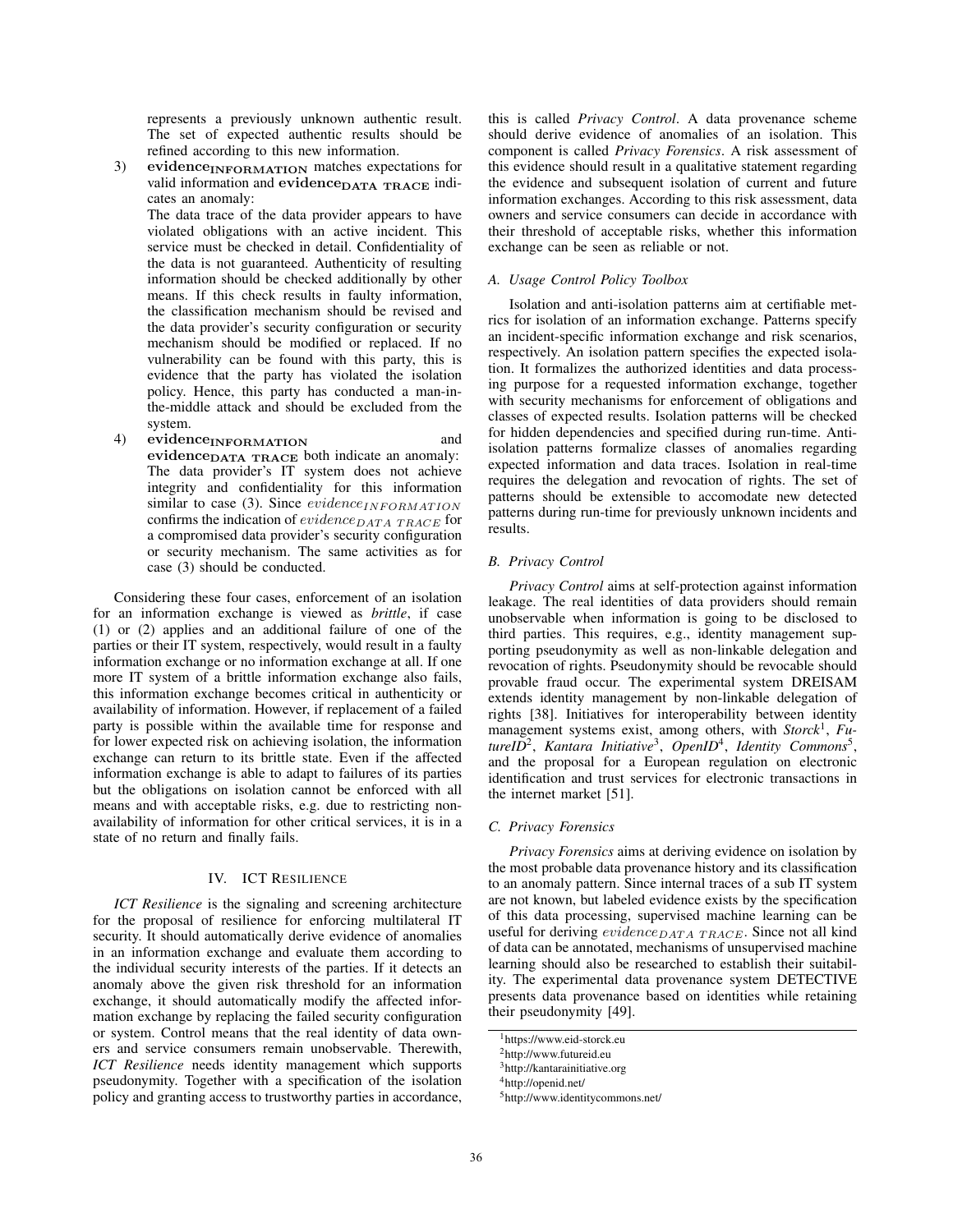# *D. IT Risk Analysis*

IT risk analysis aims at evaluating aims at evaluating and combining evidence*INF ORMAT ION* and evidence<sub>DATA</sub> TRACE to evidence<sub>ISOLATION</sub> to result in a qualitative (or quantitative) statement on isolation, on information exchanges and, thus, on security and privacy in the adaptive IT system. A database should be developed to aggregate this evidence together with isolation and antiisolation patterns for a continuous learning according to given incidents as well as to run simulations to predict balanced enforcement of isolations and incidents. The corresponding security policies and compromises can be decided according to the risk preferences of all the participants.

#### *E. System Evolution*

*System Evolution* aims at automatic improvement of the security configuration for an isolation and replacement of compromised IT systems or parties, respectively. A snapshot of the current traces at the time of a replacement should be made so that the newly integrated part can be reset in case of their replacement in the future. A removal of systems implies revocation of rights, which can be enforced by revocation mechanisms for credentials. In the case of accessed data, information has to be removed along the subsequent data trace or at least made useless. Data provenance with machine learning schemes can support auditing to determine whether this information has indeed been removed.

This proposal doesn't claim to be the only correct approach for achieving *ICT Resilience*. It is a starting point for further work. However, it is expected that these components of *ICT Resilience* will not be subject to change over short periods and won't have dependency on the data processing state transitions of an information exchange. A model of their state transitions can be verified and their implementation can be certified to ensure robust components. Development of secure schemes for data provenance and fault-tolerant machine learning is the topic of current research.

## V. DISCUSSION

*ICT Resilience* should measure isolation of an information exchange according to obligations for isolation with unobservability of its parties. This measurement will result in a risk score for the privacy of parties as data providers and in a risk score for the security of parties as data consumers. Depending on the purpose of an information exchange, e.g. business transaction, such as benchmarking or emergency situation seriously threatening safety, the acceptable risk scores will vary. Whereas for one situation – business transaction such as benchmarking – *Privacy Control* with a homomorphic encryption scheme may be a low risk solution including consequences for dependent systems, another situation – emergency activities as a response to natural disasters – has a higher priority for security than for privacy, resulting in getting as much data as possible to evaluate the integrity of isolation, i.e. *Privacy Forensics* without unobservability.

A measurement of privacy and security risks by *ICT Resilience* should illustrate the suitability of these approaches for achieving reliable information exchanges which also take

the consequences for dependent systems into account. Therewith, isolation patterns should be classified according to their suitability for exemplary situations in application domains. As the next step, change of these patterns should be simulated to predict the evolution of an affected isolation and its dependencies on other data processing. Simulations should run risk scenarios including expected dependencies. The aim is not to find the balance of accountability and unobservability for a global equilibrium, but rather to identify a set of isolation strategies for local equilibriums.

## VI. CONCLUSION

A next step is to develop an experimental test bed for *ICT Resilience* to concretize and prioritize open issues for its realization. As reliability of an information exchange depends on enforcement of obligations for its isolation, privacy is evidence for this reliability. Participating as a sensor may infringe other people's privacy, namely if they are part of sensor data and predications are made about their behavior without their being aware of it. Since security and privacy cannot only be guaranteed by technology other means should foster the participation of individuals and the reliability of their information exchange. Data protection acts are one option. Since they don't treat anonymized data as personal data and, hence, don't regulate their usage for statistics, which, however, can become personal data by their aggregation and derivation of inferences, regulation for usage control of anonymized personal data is another open issue.

#### ACKNOWLEDGMENT

This work has, in part, been funded by the German Federal Ministry of the Interior under project funding reference number B3.50-0006/12:1/060253208. The responsibility for the content of this publication lies with the author. I would like to thank Isao Echizen, Hiroshi Maruyama, Kazuhiro Minami, Günter Müller, Stefan Sackmann, Matthias Schunter, Noboru Sonehara, A Min Tjoa, and Michael Waidner for discussions and their comments.

## **REFERENCES**

- [1] C. S. Holling, "Understanding the Complexity of Economic, Ecological, and Social Systems," *Ecosystems*, vol. 4, no. 5, pp. 390–405, 2001.
- [2] Y. Y. Haimes, "On the Definiton of Resilience in Systems," *Risk Analysis*, vol. 29, no. 4, pp. 498–501, 2009.
- [3] IBM Corporation, "A mandate for change is a mandate for smart," https://www.ibm.com/smarterplanet/global/files/us\_en\_us\_overview 68655 08 522 11092012.pdf, 2008.
- [4] European Commission, "Communication from the Commission to the European Parliament, the Council, the European Economic and Social Committee and the Committee of the Regions. A Digital Agenda for Europe," http://eur-lex.europa.eu/LexUriServ/LexUriServ.do?uri=CE-LEX:52010DC0245R%2801%29:EN:NOT, 2010.
- Prime Minister of Japan and His Cabinet, "Declaration to be the World's Most Advanced IT Nation," Strategic Headquartes for the Promotion of an Advanced Information and Telecommunications Network Society, Tech. Rep., 2013.
- [6] acatech, "Cyber-Physical Systems. Driving force for innovation in mobility, health, energy and production," acatech - National Academy of Science and Engineering, acatech POSITION PAPER, 2011.
- [7] W. Wahlster and G. Müller, "Placing Humans in the Feedback Loop of Social Infrastructures – NII Research Strategies on Cyber-Physical Systems," pp. 520–529, 2013.